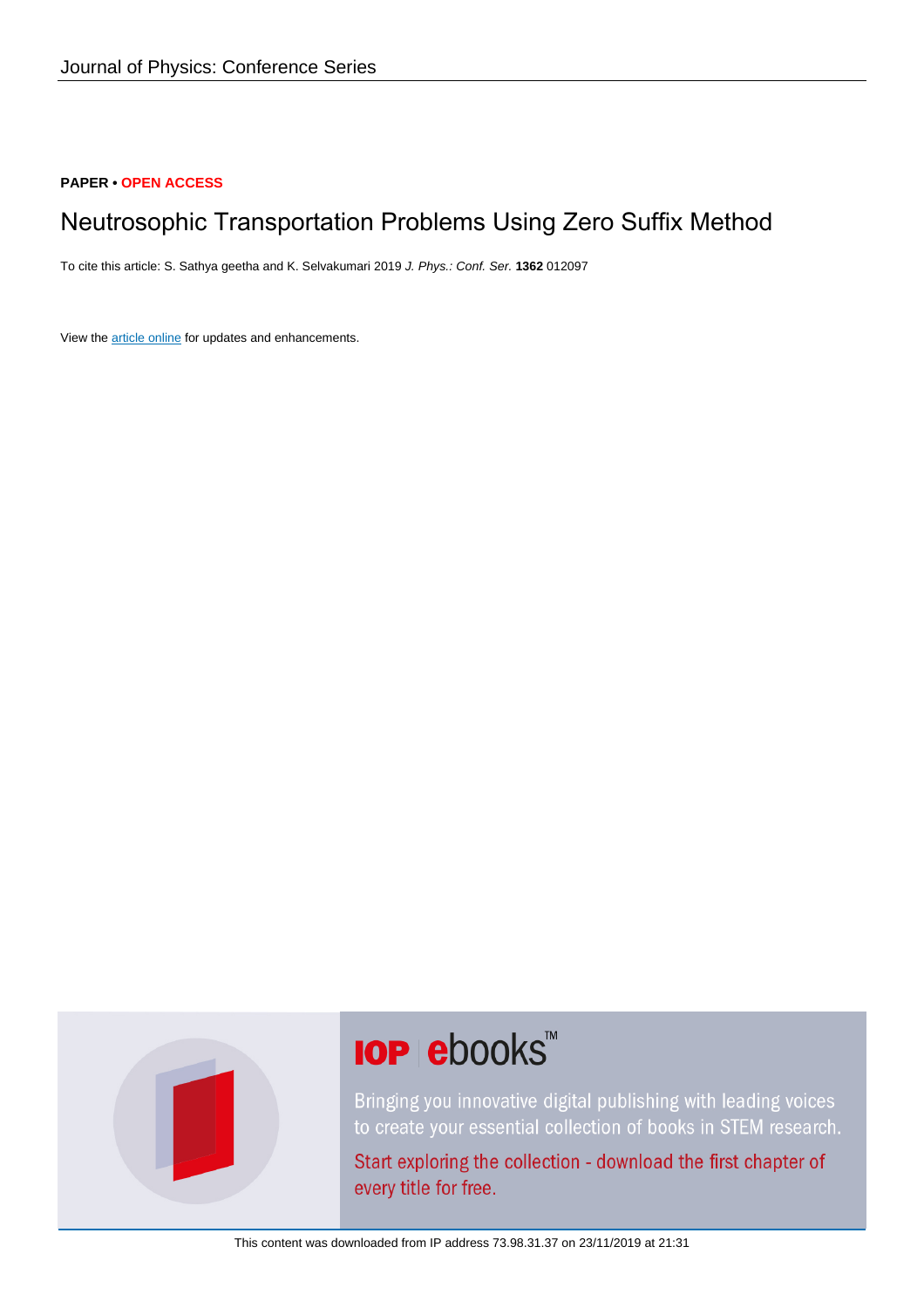#### doi:10.1088/1742-6596/1362/1/012097

# **NEUTROSOPHIC TRANSPORTATION PROBLEMS USING ZERO SUFFIX METHOD**

#### **S.Sathya geetha1, K.Selvakumari2**

<sup>1</sup>Research Scholar, Department of Mathematics, <sup>1,2</sup>Vels Institute of Science, Technology and Advanced Studies, Chen[nai, Tamil Nadu, India.](mailto:selvafeb6@gmail.com2)

<sup>2</sup>Professor, Department of Mathematics, <sup>1,2</sup>Vels Institute of Science, Technology and Advanced Studies, Chennai, Tamil Nadu, India.

geethuk911@gmail.com<sup>1</sup>, selvafeb6@gmail.com<sup>2</sup>

**ABSTRACT**--The aim of this paper is to propose a method for finding an optimal solution for Neutrosophic Fuzzy Transportation Problem (TP). Here, a new ranking approach to solve fuzzy Neutrosophic transportation problems under the approach of zero suffix method together with the scalar division of fuzzy numbers is introduced. The solution of the given problem which satisfies the conditions of optimality and feasibility by proposing the method together with scalar division and triangular ranking technique.

Keywords-Triangular fuzzy number, Triangular Neutrosophic fuzzy number, Neutrosophic Transportation problem, Fuzzy Zero suffix Algorithm.

## **1. INTRODUCTION**

The fundamental TP was originally developed by Hitch-cock. The transportation problem in Operations Research is considering the minimum cost of transporting of commodity from a given number of sources to destinations. Zadeh [7] initiated the concept of fuzzy sets which is a best mathematical tool for representing impreciseness or vagueness. In 1986 Atanassov [2] developed the concept of Intuitionistic fuzzy sets (IFSs) which is very useful to deal with vagueness. The concept of Neutrosophy was introduced by Smarandache[8] in 1995, it deals with the certain type of uncertain information like indeterminate, incomplete and inconsistent information which exist in real time scenarios which cannot be solved with fuzzy set as well as intuitionistic fuzzy sets. In a fuzzy transportation problem cost, supply and demand are fuzzy quantities. The aim of the paper is to confirm the shipping schedule to minimize the total fuzzy transportation cost while satisfying fuzzy supply and fuzzy demand. The solution of Fuzzy Intuitionistic Transportation Problem Using Zero Suffix Algorithm was introduced by NagoorGani [12]. Many methods have been proposed the parameter is not always correct in real lifetime situation due to various reasons like diesel price, road conditions, monsoon season etc. The parameters cannot be always a real number. The expert would tell their opinion like high or low to deal such a real time situation to represent parameter as fuzzy number. Here, we propose the Neutrosophic fuzzy transportation problem using triangular ranking technique by incorporating the fuzzy zero suffix method together with the scalar division.

#### **2. PRELIMINARIES**

#### *A. Definition: Fuzzy set (7)*

A fuzzy set can be defined as  $A = \{(x, \mu_A(x))\}$  belongs to the classical set A and  $\mu_A(x)$  belongs to interval[0,1] and  $\mu_A(x)$  are called membership function of x.

Content from this work may be used under the terms of the Creative Commons Attribution 3.0 licence. Any further distribution of this work must maintain attribution to the author(s) and the title of the work, journal citation and DOI. Published under licence by IOP Publishing Ltd 1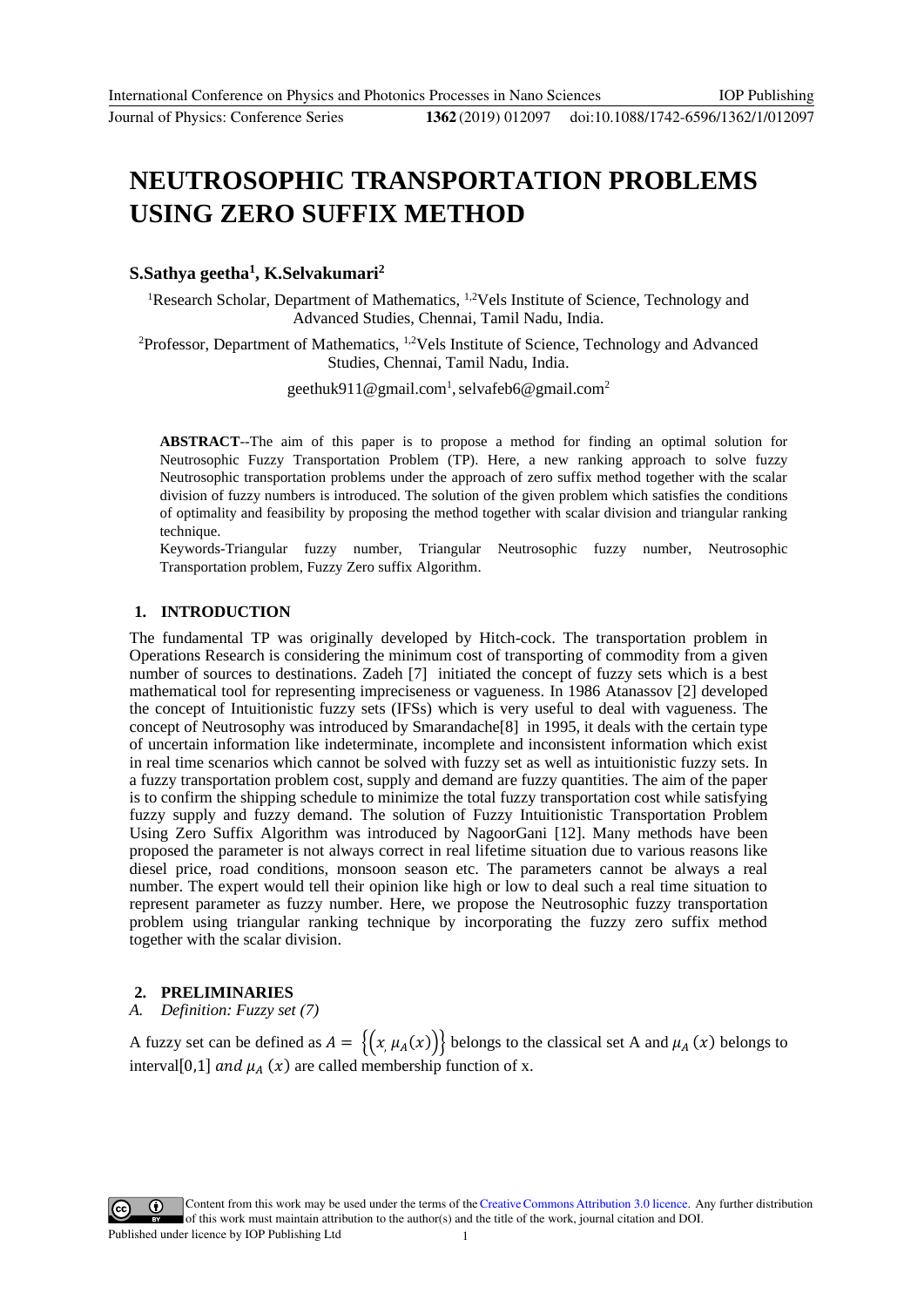IOP Publishing

A fuzzy subset A is a fuzzy number on the real line R. If

- (1) A is an upper continuous
- (2) A is fuzzy convex
- (3) A is normal such that  $\mu_A$  { $x_0 = 1$ }

#### *C. Definition: Triangular fuzzy number(5)*

A fuzzy number  $A = (a_{1}, a_{2}, a_{3})$  is called the triangular fuzzy number with membership function given by

$$
\mu_A(x) = \begin{cases} \frac{x - a_1}{a_2 - a_1} & a_1 \leq x < a_2 \\ 1 & x = a_2 \\ \frac{a_3 - x}{a_3 - a_2} & a_2 < x \leq a_3 \\ 0 & \text{Otherwise} \end{cases}
$$

#### *D. Definition: Intuitionistic fuzzy set (2)*

An Intuitionistic Fuzzy set A<sup>I</sup> of X can be defined as  $A^I = \{(x, \mu_{A^I}(x), \gamma_{A^I}(x))/x \in X\}$ where  $\mu_{A^{I}}(x)$  and  $\gamma_{A^{I}}(x)$  are membership and non-membership functions such that  $\mu_{A^{I}}(x), \gamma_{A^{I}}(x): X \rightarrow [0,1]$  and  $0 \leq \mu_{A^{I}}(x) + \gamma_{A^{I}}(x) \leq 1$  for every x $\epsilon X$ 

### *E. Definition: Neutrosophic fuzzy set (8)*

A Neutrosophic fuzzy set  $A^N$  of X can be defined as

$$
A^N = \left\{ \left( x, \alpha_{A^N}(x), \beta_{A^N}(x), \gamma_{A^N}(x) \right) / x \in X \right\}
$$

Where  $\alpha_{A^N}(x)$  is truth – membership,  $\beta_{A^N}(x)$  is indeterminacy membership and  $\gamma_{A^N}(x)$  is falsity- membership function such that  $\alpha_{A^N}(x)$ ,  $\beta_{A^N}(x)$ ,  $\gamma_{A^N}(x)$ : X $\rightarrow$  [0,1] for all  $x \in X$  and  $0 \le$  $\alpha_{A^{N}}(x) + \beta_{A^{N}}(x) + \gamma_{A^{N}}(x) \leq 3.$ 

#### *F. Definition: Neutrosophic Triangular fuzzy number*

A Neutrosophic Triangular fuzzy number is defined by  $A^N =$  $\{x, (\alpha_{a_1^N}(x), \alpha_{a_2^N}(x), \alpha_{a_3^N}(x)), (\beta_{a_1^N}(x), \beta_{a_2^N}(x), \beta_{a_3^N}(x)), (\gamma_{a_1^N}(x), \gamma_{a_2^N}(x), \gamma_{a_3^N}(x)) \text{ / } x \in X\}$  where  $(\alpha_{a_1^N}(x), \alpha_{a_2^N}(x), \alpha_{a_3^N}(x)) : X \to [0,1]$  is truth membership value,  $(\beta_{a_1^N}(x), \beta_{a_2^N}(x), \beta_{a_3^N}(x)) : X \to [0,1]$ [0,1] is indeterminacy membership value and  $(\gamma_{a_1^N}(x), \gamma_{a_2^N}(x), \gamma_{a_3^N}(x)) : X \to [0,1]$  is falsity membership value of  $x$  in  $A^N$  for every  $x \in X$ .

#### *G. Arithmetic Operations on Neutrosophic Triangular fuzzy numbers*

Let  $A_1^N = \langle (a_1, b_1, c_1), (e_1, f_1, g_1), (r_1, s_1, t_1) \rangle$  and  $A_2^N = \langle (a_2, b_2, c_2), (e_2, f_2, g_2), (r_2, s_2, t_2) \rangle$ be two TFNVs are as follows: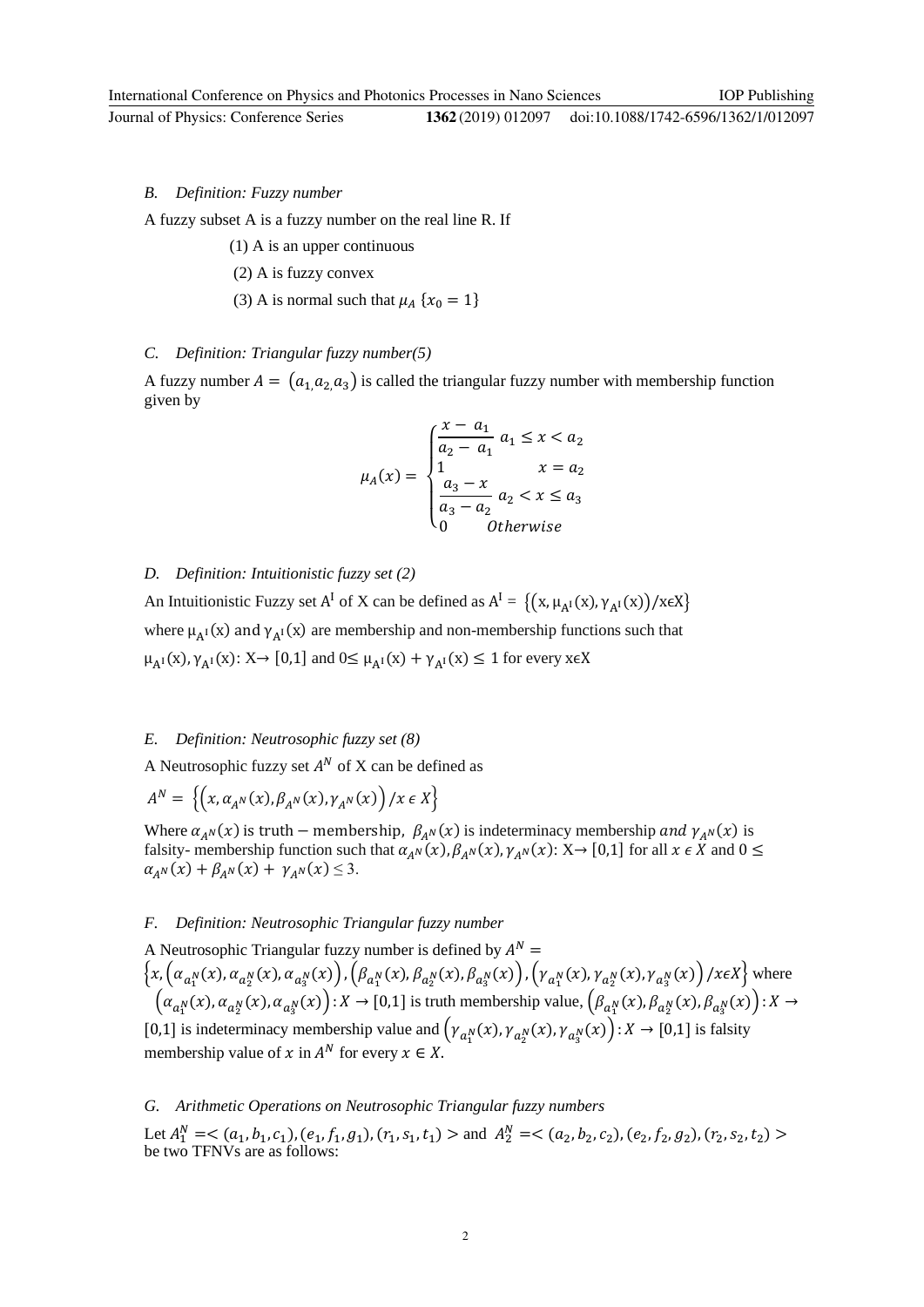doi:10.1088/1742-6596/1362/1/012097

(i) 
$$
A_1^N + A_2^N = \langle \begin{matrix} (a_1 + a_2 - a_1 a_2, b_1 + b_2 - b_1 b_2, c_1 + c_2 - c_1 c_2), \\ (e_1 e_2, f_1 f_2, g_1 g_2), (r_1 r_2, s_1 s_2, t_1 t_2) \end{matrix} \rangle
$$

$$
\textbf{(ii)} \qquad A_1^N * A_2^N = \langle \begin{matrix} (a_1 a_2, b_1 b_2, c_1 c_2), (e_1 + e_2 - e_1 e_2, f_1 + f_2 - f_1 f_2, g_1 + g_2 - g_1 g_2) \\ (r_1 + r_2 - r_1 r_2, s_1 + s_2 - s_1 s_2, t_1 + t_2 - t_1 t_2) \end{matrix} \rangle
$$

(iii) 
$$
\lambda A^N = \langle (1 - (1 - a_1)^{\lambda}, 1 - (1 - b_1)^{\lambda}, 1 - (1 - c_1)^{\lambda}),
$$

$$
(e_1^{\lambda}, f_1^{\lambda}, g_1^{\lambda}), (r_1^{\lambda}, s_1^{\lambda}, t_1^{\lambda})
$$
  
Where  $\lambda > 0$ .

**3. Distance Ranking Method of Triangular fuzzy number**

Let  $A = (a, b, c)$  be the α-cut of A is  $A(\alpha) = [A_L(\alpha), A_U(\alpha)]$ ,  $\alpha \in [0,1]$  where  $A_L(\alpha) = \alpha + (b - a)\alpha$ and  $A_U(\alpha) = c + (c - b)\alpha$ . The distance of  $\overline{A}$  to origin 0 is  $d(\overline{A}, 0) = \frac{1}{4}(a + 2b + c)$ 

## **4. Algorithm**

#### **Zero Suffix Method**

**Step 1**: Select the minimum value of each row and subtract it from each row

- **Step 2:** Select the minimum value of each column and subtract it from each column
- **Step 3**: we are getting atleast one zero in each row and column of the reduced cost matrix, then find the suffix value S which is equal to the addition of nearest adjacent sides of fuzzy zero
- **Step 4**: Find the maximum of S, if it has one maximum value then, we first supply to that corresponding demand cell. If it has more equal values then select  $\{a_{i}, b_{j}\}$

and supply to that demand maximum possible.

**Step 5**: Finally, The resultant matrix must possess at least one zero is each row and each column.

#### **5. Numerical example**

.

Let us take the Neutrosophic fuzzy transportation problem whose payoffs are represented as triangular fuzzy number. Here, we find the fuzzy minimum transportation cost

|                                       | Destination 1<br><b>Supply</b>                                                                                        | Destination 2                                                                      | Destination3                                                                                             |  |  |  |  |  |  |  |
|---------------------------------------|-----------------------------------------------------------------------------------------------------------------------|------------------------------------------------------------------------------------|----------------------------------------------------------------------------------------------------------|--|--|--|--|--|--|--|
|                                       | Source1 $[(-2,1,4)(0,2,4)(-1,3,7)]$<br>Source 2 $\Big  (-24,6)(2,4,6)(2,5,8)$<br>Source 3 $ (-1,1,3)(-1,2,5)(0,4,8) $ | $(1,2,3)(-1,3,7)(2,4,6)$<br>$(-5,2,9)(-2,3,8)(0,6,12)$<br>$(-2,2,6)(2,3,4)(4,5,6)$ | $(-5,1,7)(-4,2,8)(3,4,9)$ (0,3,6)<br>(1,3,5)(1,4,7)(-1,8,9) (2,5,8)<br>$(2,3,8)(4,5,6)(2,7,8)$ $(2,4,7)$ |  |  |  |  |  |  |  |
|                                       | Demand $(1,3,6)$                                                                                                      | (2,4,8)                                                                            | (1,5,7)                                                                                                  |  |  |  |  |  |  |  |
| By applying triangular ranking method |                                                                                                                       |                                                                                    |                                                                                                          |  |  |  |  |  |  |  |

Using this formula  $A = \left(\frac{a + 2b + c}{4}\right)$ 

We get

Destination 1 Destination 2 Destination 3 Supply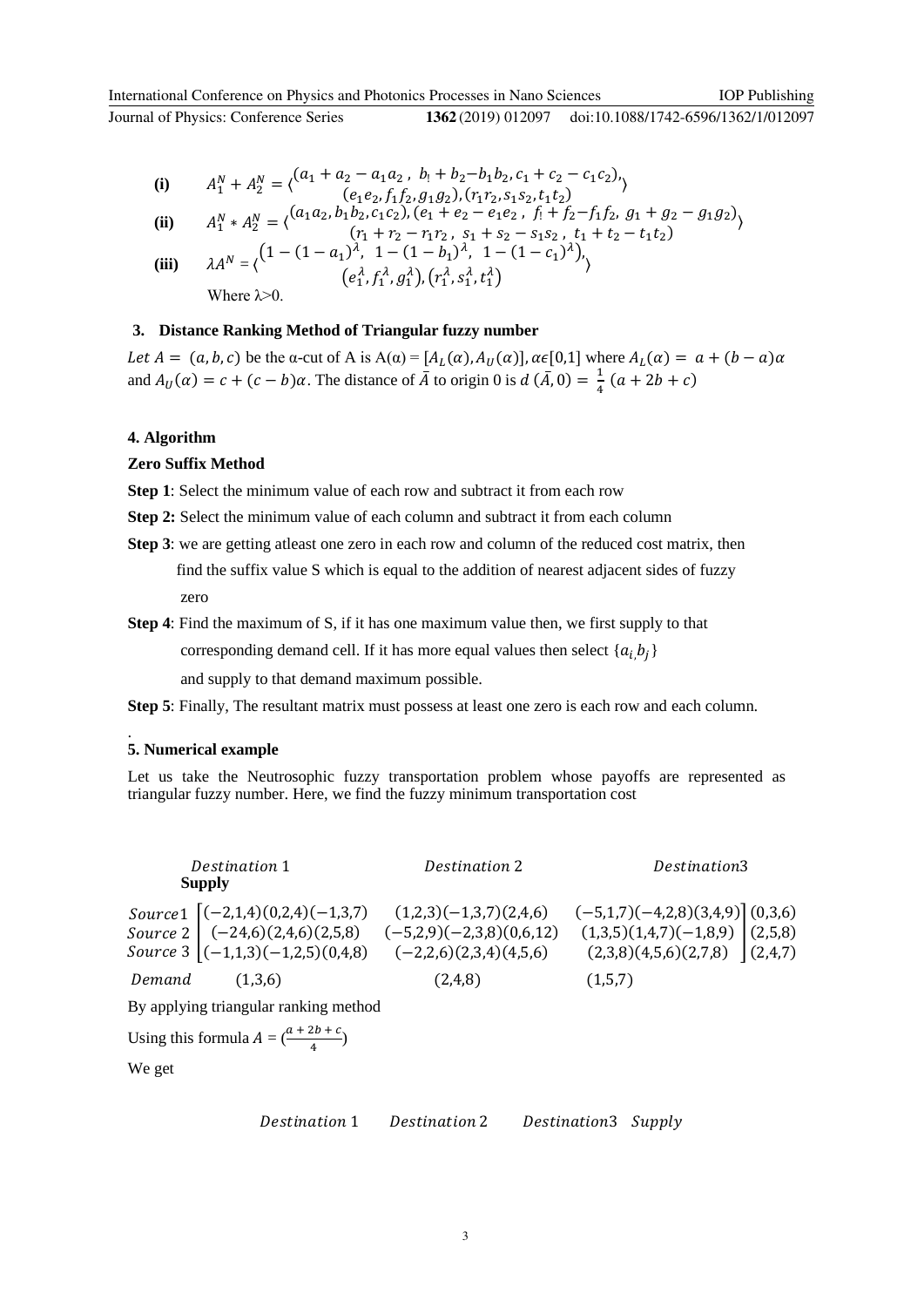| Source $1 \mid (1,2,3)$                  | (2,3,4) |                                                                   |  |
|------------------------------------------|---------|-------------------------------------------------------------------|--|
|                                          | (2,3,6) |                                                                   |  |
| Source 2 $(3,4,5)$<br>Source 3 $(1,2,4)$ | (2,3,5) | $(1,2,5)$ $(0,3,6)$<br>$(3,4,6)$ $(2,5,8)$<br>$(4,5,6)$ $(2,4,7)$ |  |
| Demand $(1,3,6)$                         | (2,4,8) | (1,5,7)                                                           |  |

Here, Total Supply = Total Demand

Therefore it is a balanced fuzzy transportation problem.

|                                                                                           | Destination 1 | Destination 2 |                                                    | Destination3 |  |  |  |  |
|-------------------------------------------------------------------------------------------|---------------|---------------|----------------------------------------------------|--------------|--|--|--|--|
|                                                                                           |               | (2,3,4)       |                                                    |              |  |  |  |  |
| Source1 $\begin{cases} (1,2,3) \\ Source 2 \\ (3,4,5) \\ Source 3 \\ (1,2,4) \end{cases}$ |               | (2,3,6)       | $\begin{bmatrix} (1,2,5) \\ (3,4,6) \end{bmatrix}$ |              |  |  |  |  |
|                                                                                           |               | (2,3,5)       | (4,5,6)                                            |              |  |  |  |  |

Select the least fuzzy number in each row and subtract it from the other elements in the corresponding row. Similarly do the same for the columns also. We noted that the reduced matrix has at least one fuzzy zero in each row and each column. The reduced matrix is given below

|                                                                                                                              | Destination 1 |            | Destination 2 | Destination3 |
|------------------------------------------------------------------------------------------------------------------------------|---------------|------------|---------------|--------------|
|                                                                                                                              |               | $(-5,1,7)$ | $(-6, -1, 7)$ |              |
|                                                                                                                              |               | $(-8,0,8)$ | $(-7,0,7)$    |              |
| Source 1 $\begin{bmatrix} (-5,0,5) \\ 5,0,0) \end{bmatrix}$<br>Source 3 $\begin{bmatrix} (-6,1,6) \\ (-6,0,6) \end{bmatrix}$ |               | $(-6,1,8)$ | $(-4,2,8)$    |              |

The Fuzzy zeros are in position  $(1, 1)$ ,  $(2, 2)$ ,  $(2, 3)$  and  $(3, 1)$  of the reduced matrix. If it take the fuzzy zero in the  $(1, 1)$ , the adjacent values  $(-6, 1, 6)$  and  $(-5, 1, 7)$  which are greater than fuzzy zero. So the fuzzy suffix value for that position (1, 1) is given by  $\frac{(-6.1.6) + (-5.1,7)}{(2.2.2)} = (-5.5, 1, 6.5)$ , Where the fuzzy number  $(2, 2, 2)$  is the fuzzy value of the number of adjacent values which are greater than fuzzy zero added. Similarly find the fuzzy suffix value for all other fuzzy zeros. The values given below are in the position  $(2, 2)$  is  $(-6, 1, 8)$ , for the position of  $(2, 3)$  is  $(-6, 1, 7)$ , for the position of  $(3, 1)$  is  $(-6, 1, 7)$ . Out of all these fuzzy suffix value, the fuzzy suffix value of fuzzy zero in the position (1,1) is maximum. Therefore allocate the corresponding fuzzy supply or fuzzy demand whichever is less to that (1, 1) position. From the problem it is noted that in that position the corresponding fuzzy supply  $(0, 3, 6)$  is minimum. So allocate the corresponding fuzzy supply (0, 3, 6) to that position and delete the corresponding row. This is given as follows.

| Destination 1      |                                                                      | Destination 2 | Destination3 Supply                                               |  |
|--------------------|----------------------------------------------------------------------|---------------|-------------------------------------------------------------------|--|
|                    | Source 1 $\begin{bmatrix} (1,2,3)^{(0,3,6)} \\ 3,4,5) \end{bmatrix}$ | (2,3,4)       | $(1,2,5)$ $(0,3,6)$<br>$(3,4,6)$ $(2,5,8)$<br>$(4,5,6)$ $(2,4,7)$ |  |
|                    |                                                                      | (2,3,6)       |                                                                   |  |
| Source 3 $(1,2,4)$ |                                                                      | (2,3,5)       |                                                                   |  |
|                    | Demand $(-5,0,6)$                                                    | (2,4,8)       | (1,5,7)                                                           |  |

After deleting the first row the matrix is given as follows

Destination 1 Destination 2 Destination 3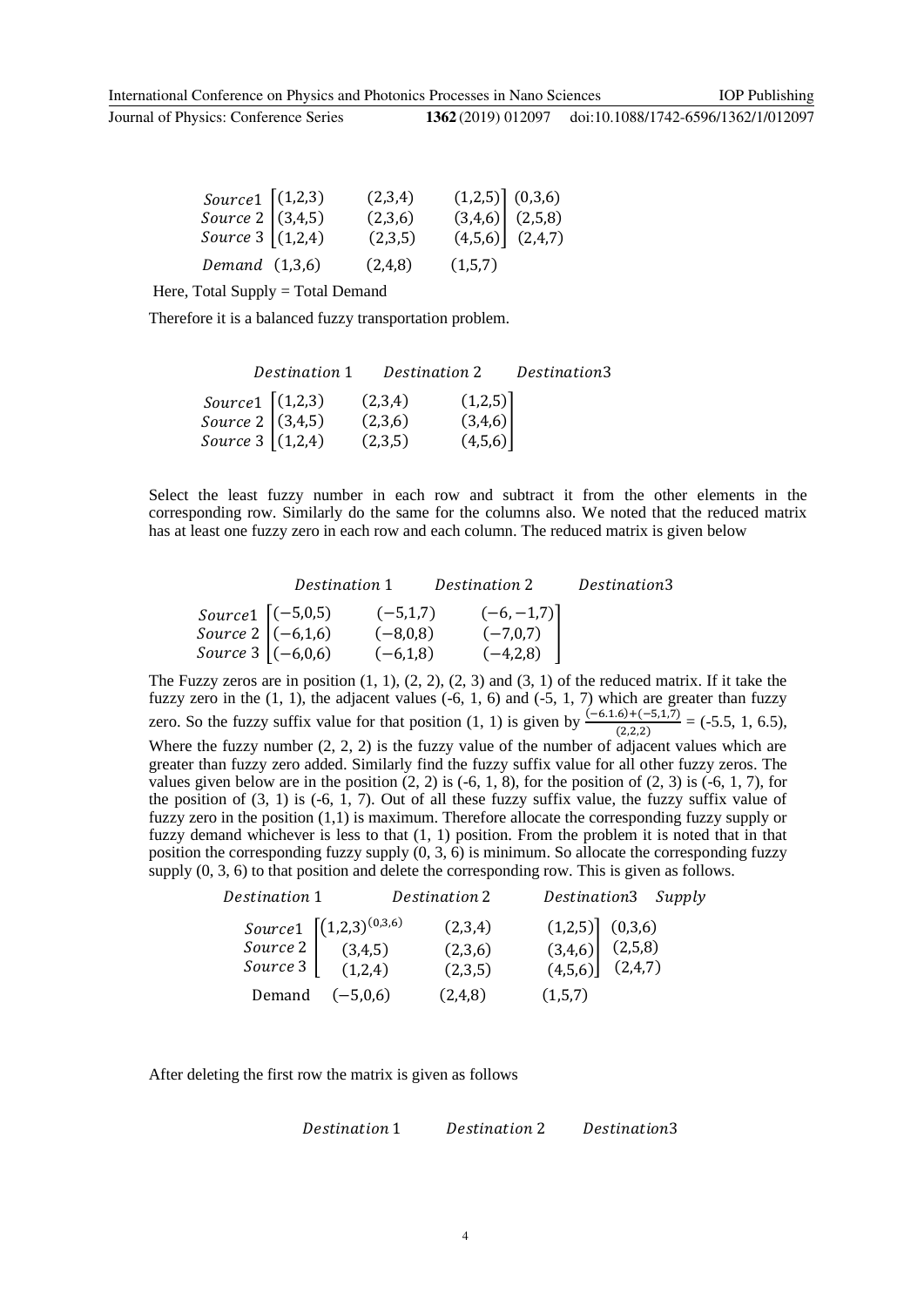| _____ |  |  |  |  |  |  |  |  |  |  |  |  |  |  |  |  |
|-------|--|--|--|--|--|--|--|--|--|--|--|--|--|--|--|--|
|       |  |  |  |  |  |  |  |  |  |  |  |  |  |  |  |  |
|       |  |  |  |  |  |  |  |  |  |  |  |  |  |  |  |  |
|       |  |  |  |  |  |  |  |  |  |  |  |  |  |  |  |  |

| <i>Source</i> 2 $(3,4,5)$ | (2,3,6) | $(3,4,6)$ ] |
|---------------------------|---------|-------------|
| <i>Source</i> 3 $(1,2,4)$ | (2,3,5) | (4,5,6)     |

Applying the above mentioned procedure again and again we get the optimal table which is given as follows.

|        | Destination 1                                                                                                                                        | Destination 2                             | Destination3 Supply                                                     |  |
|--------|------------------------------------------------------------------------------------------------------------------------------------------------------|-------------------------------------------|-------------------------------------------------------------------------|--|
|        | $\begin{array}{l} Source1\\ Source2\\ Source3\\ Source3\\ \end{array}\begin{bmatrix} (1,2,3)^{(0,3,6)}\\ (3,4,5)\\ (1,2,4)^{(-5,0,6)} \end{bmatrix}$ | (2,3,4)<br>$(2,3,6)^{(2,4,8)}$<br>(2,3,5) | $(1,2,5)$<br>$(3,4,6)^{(-6,1,6)}$<br>$(4,5,6)^{(-5,4,13)}$<br>$(2,4,7)$ |  |
| Demand | (1,3,6)                                                                                                                                              | (2,4,8)                                   | (1,5,7)                                                                 |  |

Fuzzy T.C =  $(1, 2, 3) * (0, 3, 6) + (1, 2, 4) * (-5, 0, 6) + (2, 3, 6) * (2, 4, 8) +$  $(3, 4, 6) * (-6, 1, 6) + (4, 5, 6) * (-5, 4, 13)$ 

 **=** (−39, 42, 204)  $=\frac{249}{4}$ 

Fuzzy T.C =  $62.25$ 

#### **6. CONCLUSION**

In this paper, we proposed a new technique called as Neutrosophic method to find the IBFS using ranking method with Neurosophic fuzzy transportation problem whose transportation cost are taken as triangular fuzzy numbers. For future research we propose generalized triangular Neutrosophic fuzzy numbers to deal problems in Neutrosophic fuzzy environment

#### **7. REFERENCES**

- [1]. Amarpreet Kaur and Amit kumar, a new method for solving fuzzy transportation problems using ranking function, applied soft computing, 12(3) (2012), 1201-1213.
- [2]. K.T.Antanassow ," A concept of intuitionistic fuzzy set and systems", (1986), 9963
- [3]. S. Chanas and D. Kuchta, "A concept of the optimal solution of the transportation problem with fuzzy cost coefficients", Fuzzy sets and systems, vol, 82, no.3 pp, 299-305, 1996.
- [4]. .D.Rani, T.R Gulati, and A.Kumar, "A method for unbalanced transportation problems in fuzzy environment," Sadhana- Academy proceedings in Engineering Sciences, Vol.39, no.3, pp. 573-581,2014.
- [5]. A. Kaur and A.Kumar, "A new method for solving fuzzy transportation problems using generalized trapezoidal fuzzy numbers," Applied Soft Computing Journal, Vol.12, No.3, pp,1201-1213, 2012.
- [6]. A. Kaur and A.Kumar, "A new method for solving fuzzy transportation problems using ranking function," applied mathematical modeling, vol.35, no. 12, pp, 5652-5661, 2011.
- [7]. Loth A. Zadeh, Fuzzy sets, Information Control (1965) 338-353.